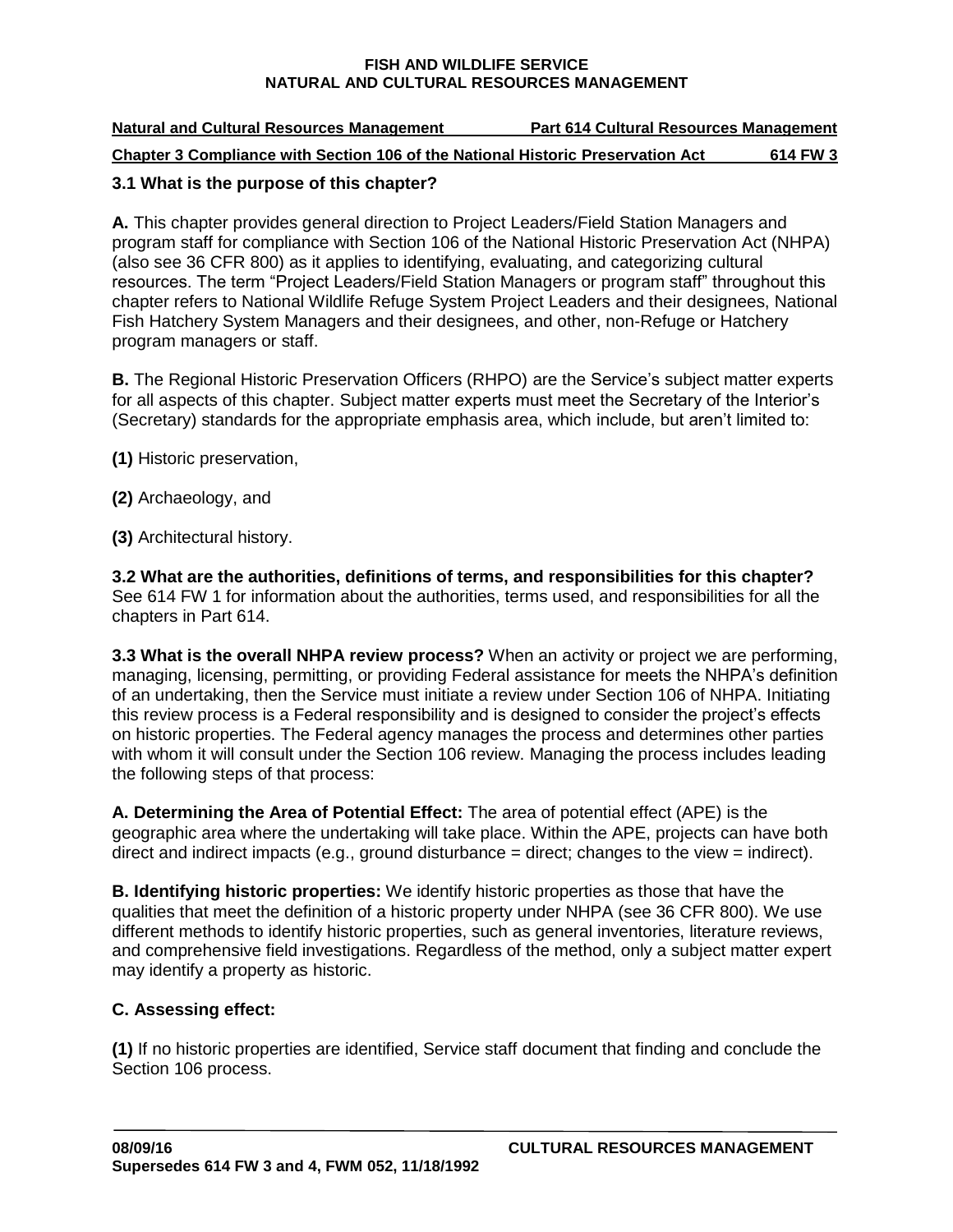| <b>Natural and Cultural Resources Management</b>                                | <b>Part 614 Cultural Resources Management</b> |          |
|---------------------------------------------------------------------------------|-----------------------------------------------|----------|
| Chapter 3 Compliance with Section 106 of the National Historic Preservation Act |                                               | 614 FW 3 |

**(2)** If a historic property is identified, Service staff must assess the effect of the undertaking on the property. This may result in consultation with pertinent State Historic Preservation Officers (SHPO) and Tribal Historic Preservation Officers (THPO) for affected federally recognized tribes, Native Hawaiian, and Alaska natives to comply with NHPA.

**(3)** If there is an effect, but it will not alter the historic character of any historic properties identified (e.g., it will not diminish the property's eligibility for listing to the National Register of Historic Places), Service staff document that finding and conclude the Section 106 process.

**D. Resolving effects:** If a Service project will adversely affect a historic property (e.g., result in the property no longer being eligible for listing to the National Register of Historic Places), then we must resolve the effect.

**(1)** Resolution can take many forms, and we encourage innovation.

**(2)** Acceptable forms of resolution may include moving the project or recording, interpreting, and removing the historic property.

**(3)** The Project Leader/Field Station Manager or program staff must document the resolution in a Memorandum of Agreement (MOA) between the Service, the parties with whom we consulted (e.g., the SHPO or THPO), and any other interested parties. Only the Regional Director or his/her designee may sign the MOA.

# **E. Addressing Recurring Management Activities and Alternative Procedures:**

**(1)** The NHPA allows agencies to address certain kinds of undertakings under the Section 106 compliance process through the use of programmatic agreements or alternative procedures. Examples of projects that we can address through these measures are those that occur on a regular basis, occur in similar areas, affect resources in a similar way, and are known to have no effect on historic properties. A timber sale is an example of a recurring activity that takes place in similar locales and affects similar kinds of resources, either of which we can use as a reason to develop a more streamlined compliance approach.

**(2)** While appropriate for certain programs or categories of projects that reoccur over an extended period of time, negotiating alternative procedures or programmatic agreements requires an investment of staff time to ensure that the roles, responsibilities, and consultation requirements under the NHPA are clearly defined.

**(3)** Project Leaders/Field Station Managers, and program staff must develop alternative procedures or programmatic agreements in consultation with the RHPO, who can provide advice about what streamlining approach is the most appropriate for the types of projects being considered. In consultation with the Project Leader/Field Station Manager/program staff, the RHPO must also work with the appropriate SHPO, THPO (if applicable), and the Advisory Council for Historic Preservation to meet consultation requirements under the NHPA.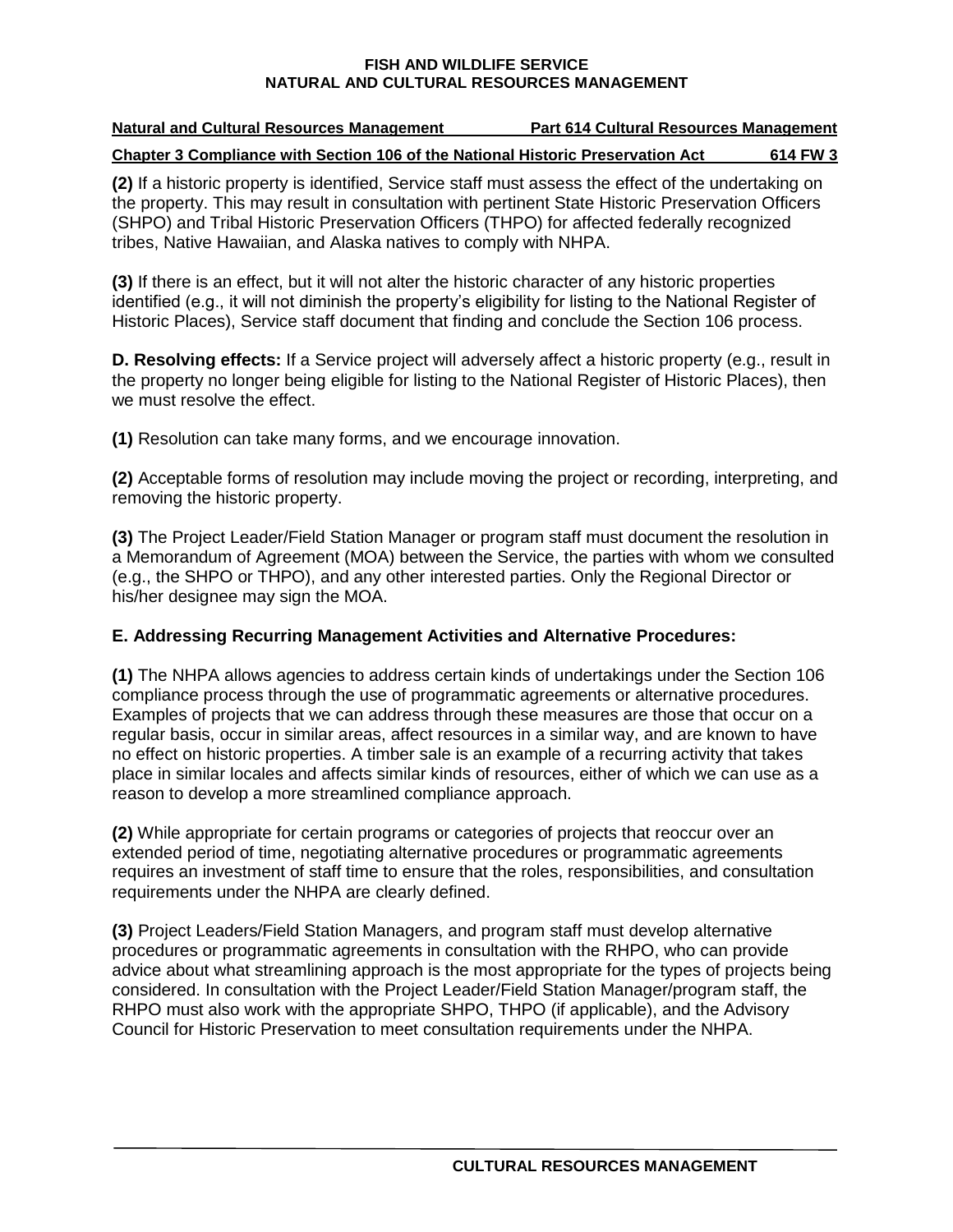**Natural and Cultural Resources Management Part 614 Cultural Resources Management Chapter 3 Compliance with Section 106 of the National Historic Preservation Act 614 FW 3**

### **3.4 What do Project Leaders/Field Station Managers or program staff need to remember when planning projects that may meet the definition of an undertaking under NHPA?**

**A.** As early as possible during the planning of a particular activity, the Project Leader/Field Station Manager or program staff must contact the servicing RHPO to determine what steps are required to comply with Section 106 of NHPA.

**B.** The Project Leader/Field Station Manager or program staff may need to consult with the SHPO or THPO for any federally recognized tribe(s), Native Hawaiians, or Alaska natives, and other interested parties.

**C.** The Project Leader/Field Station Manager or program staff member drives the process and should involve the RHPO in developing the Service's 'reasonable and good faith effort' to comply with the NHPA. A reasonable and good faith effort means the Service is engaging in a process to determine what historic properties are at risk and working or consulting with interested parties to mitigate those risks.

**D.** Project Leaders/Field Station Managers or program staff invest in the Section 106 process by:

**(1)** Reaching out to the RHPO (with funding, if warranted) to get their help and input into the Section 106 process, and

**(2)** Building in enough time in the project schedule to meaningfully engage with Section 106 interested parties.

**E.** The RHPO assists with the 106 review process by:

**(1)** Conducting and managing the steps of the Section 106 process as the subject matter expert;

**(2)** Reviewing the APE, identifying any historic properties, preparing Section 106 determinations of effect, and preparing or reviewing appropriate correspondence;

**(3)** Assisting with and completing literature reviews and developing or reviewing scopes of work for contractors to prepare inventories;

**(4)** Reviewing, in consultation with Section 106 interested parties, historic properties to determine whether they are eligible for the National Register of Historic Places (National Register);

**(5)** Reviewing the technical sufficiency of any field work;

**(6)** Maintaining the NHPA administrative record for the project, and incorporating new information generated from inventories and studies into cultural resource overviews and applicable planning documents;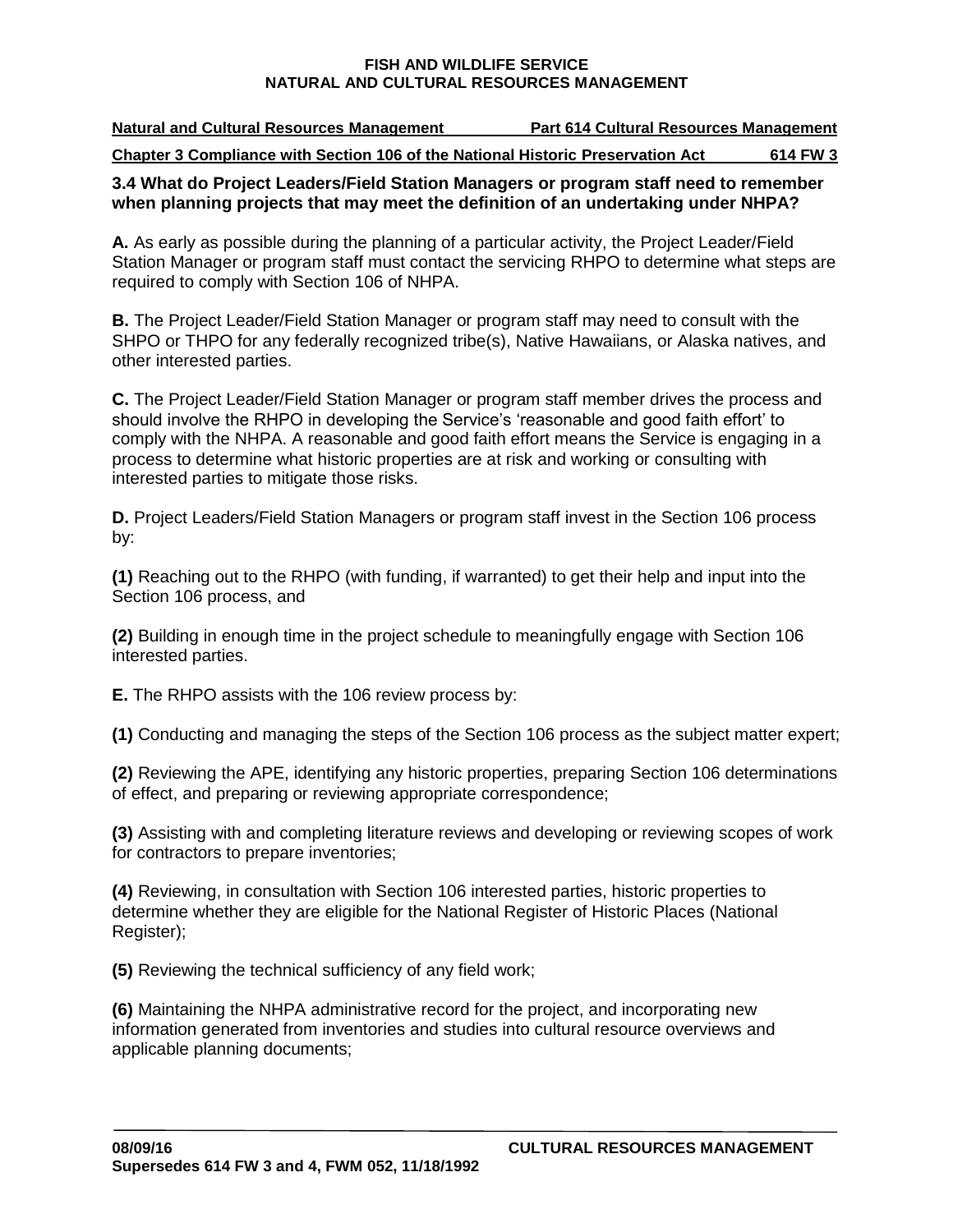| <b>Natural and Cultural Resources Management</b>                                | <b>Part 614 Cultural Resources Management</b> |          |
|---------------------------------------------------------------------------------|-----------------------------------------------|----------|
| Chapter 3 Compliance with Section 106 of the National Historic Preservation Act |                                               | 614 FW 3 |

**(7)** Assessing the needs of any collections (e.g., artifacts) or records generated during the Section 106 process, and determining if any may require review under other cultural resources laws (e.g., the Native American Graves Protection and Repatriation Act); and

**(8)** Assisting in the development of planning documents that are specific to management of cultural resources, if applicable. Such plans should be consistent with resource management objectives addressed in other approved Service plans and with the cultural resource overview, if available. At a minimum, cultural resource management plans should identify:

**(a)** Problems affecting particular resource(s) and protective measures, such as surveys, testing, stabilization, and patrolling, that can alleviate or minimize impacts;

**(b)** Necessary funding needs to accomplish the proposed work; and

**(c)** A timetable for completing and monitoring the success of the prescribed measures.

### **3.5 How does the Service protect historic properties on Service lands that are eligible for listing on the National Register?**

**A.** A component of the Section 106 review is the determination of eligibility of identified historic properties for inclusion on the National Register of Historic Places. The Service is also responsible under Section 110 of the NHPA to adequately protect and manage listed and eligible properties.

**B.** Project Leaders/Field Station Managers:

**(1)** Must be careful not to inadvertently alter or destroy any qualities of an eligible or potentially eligible National Register property, and

**(2)** Should be aware that ineligible properties might become eligible depending on changing historical character or the importance to the local community of the lands or properties. They may also warrant protection or maintenance for other research, socio-cultural values, or management uses under the Archaeological Resources Protection Act, the Native American Graves Protection and Repatriation Act, and other statutes.

# **3.6 How does the Service prepare National Register nominations?**

**A.** The NHPA requires that we have a program in place to nominate eligible cultural resources for inclusion on the National Register.

**B.** The Project Leader/Field Station Manager may prepare a nomination or hire someone else to prepare it in accordance with 36 CFR 60 and 63.

**(1)** The preparer sends the nomination to the RHPO for review. If the RHPO agrees with the nomination, he/she sends it to the Regional Director.

**(2)** The Regional Director must approve the nomination before the RHPO prepares a package for the relevant SHPO's concurrence.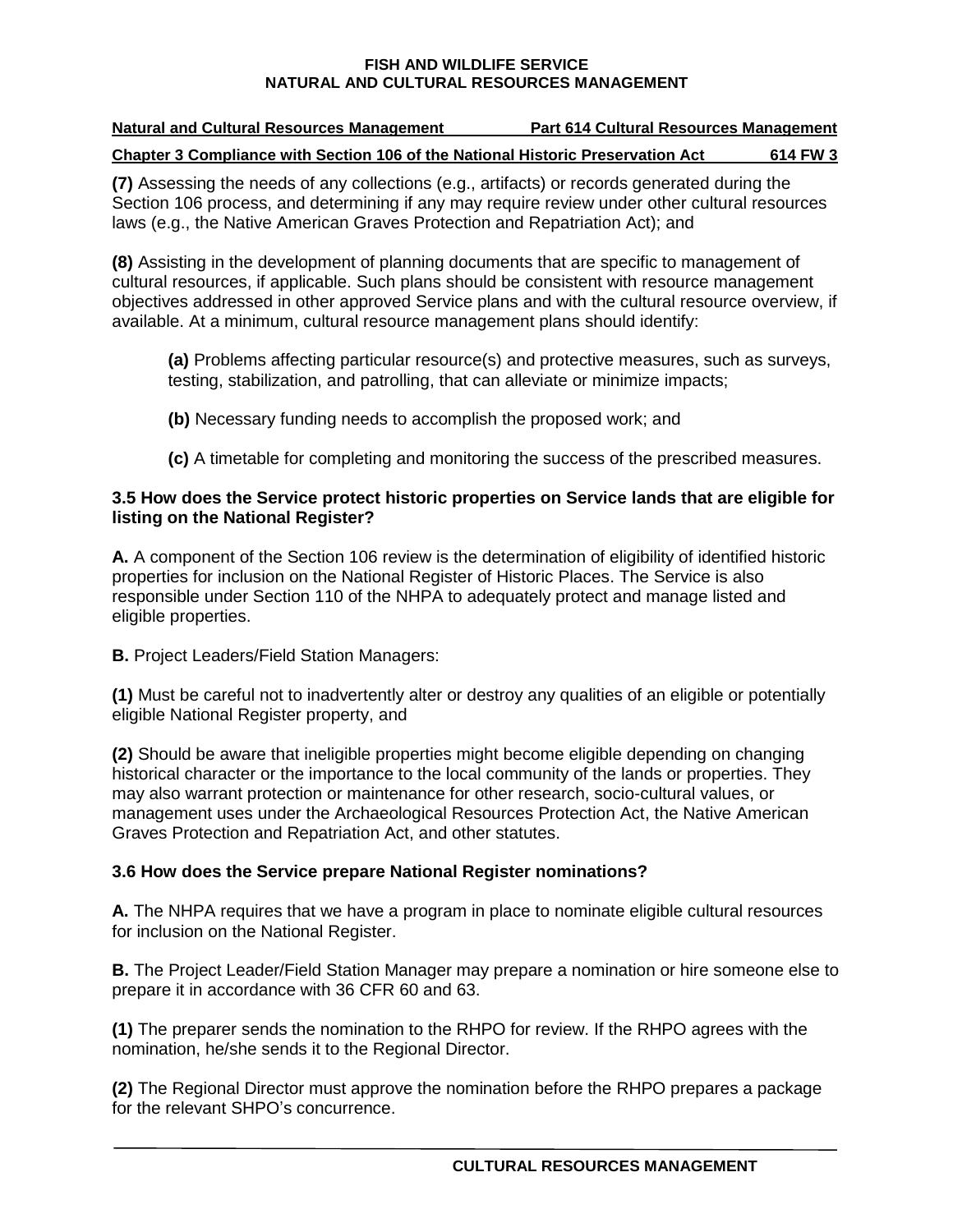| <b>Natural and Cultural Resources Management</b>                                | <b>Part 614 Cultural Resources Management</b> |          |
|---------------------------------------------------------------------------------|-----------------------------------------------|----------|
| Chapter 3 Compliance with Section 106 of the National Historic Preservation Act |                                               | 614 FW 3 |

**(3)** After receiving SHPO concurrence, the RHPO sends the package to the Service Federal Preservation Officer in Headquarters for review.

**(4)** Consult your RHPO or see the National Park Service's [Web site](http://www.nps.gov/nr/national_register_fundamentals.htm) for more information.

**3.7 What has to happen when personnel discover cultural resources inadvertently when performing work for the Service?** For chance discoveries, field staff must notify their Project Leader, Field Station Manager, or direct supervisor.

**A.** The Project Leader/Field Station Manager must:

**(1)** Immediately direct personnel to suspend work on any part of the project that would impact the cultural resource and take steps necessary to secure the discovery from loss or damage, and

**(2)** Notify the RHPO either by telephone with a follow-up email or by writing a memorandum documenting the discovery, as appropriate.

**B.** The RHPO will advise the Project Leader/Field Station Manager on the necessary steps to have the cultural resource evaluated and further protected.

### **3.8 How does the NHPA intersect with the requirements of the National Environmental Policy Act (NEPA)?**

**A.** NHPA and NEPA are two separate and distinct laws that require Federal agencies to consider the effects of their decisions on natural and cultural resources.

**B.** Compliance with NEPA **does not** exempt us from the processes we must take to ensure compliance with the NHPA.

**C.** Staff must complete NHPA Section 106 requirements prior to, or concurrently with, NEPA requirements to adequately assess the effects to important cultural resources in the NEPA document.

**D.** NEPA requires staff to consult with the relevant federally recognized tribes (through a THPO), Native Hawaiian or Alaska native organizations, and SHPOs during its scoping and Environmental Assessment/Environmental Impact Statement (EA/EIS) preparation process.

**E.** NHPA requires staff to consult with the SHPO or THPO for federally recognized tribes and Native Hawaiian or Alaska native organizations, or both, to develop measures to avoid, minimize, or mitigate any adverse effects to historic properties from the undertaking.

**F.** Project Leaders/Field Station Managers must involve the RHPO as early as possible in the planning process to ensure compliance with NHPA and NEPA in a timely and efficient manner.